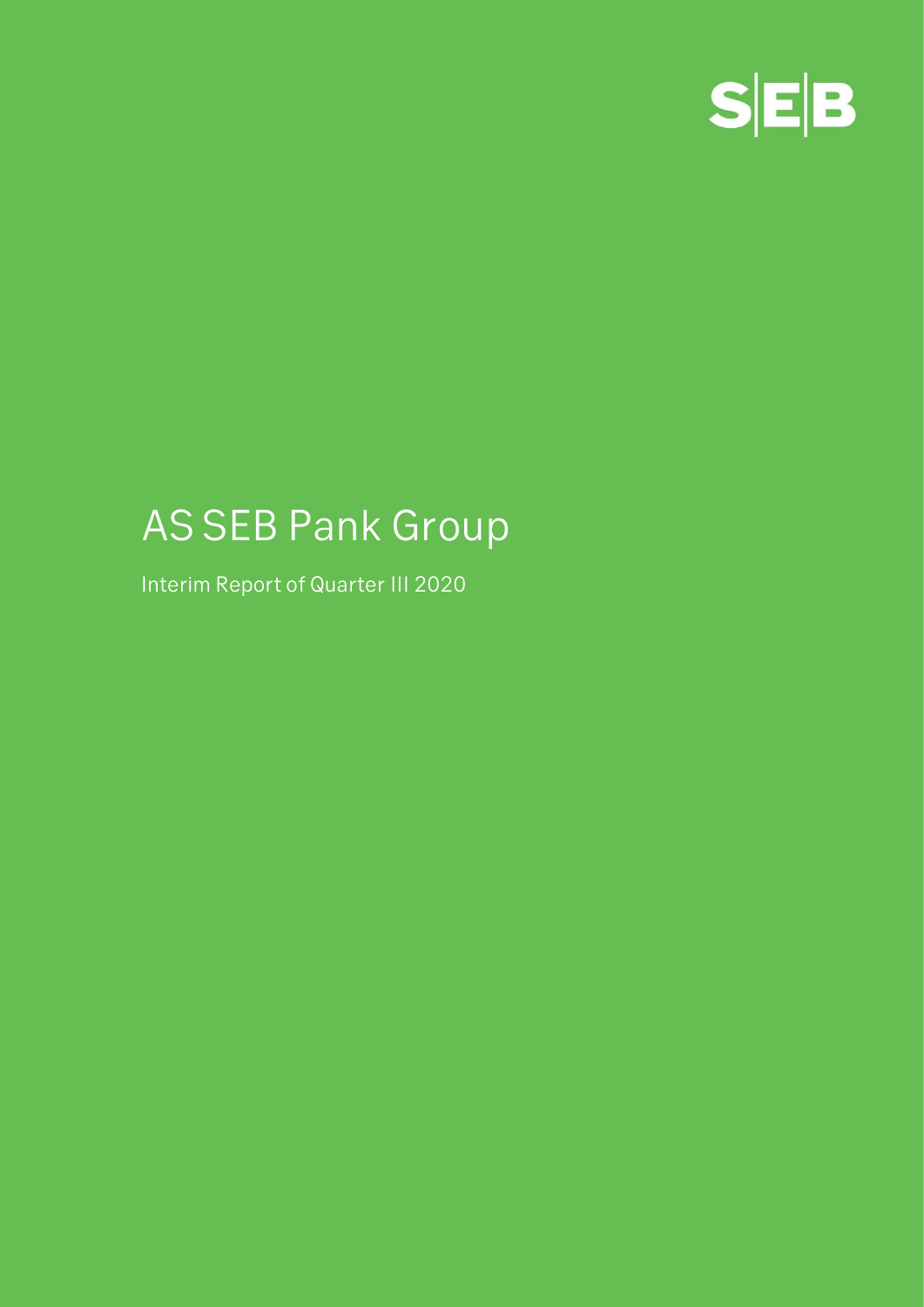#### **Introduction - general information**

**1. Credit institution**

**Company name AS SEB Pank Registered in Republic of Estonia Registry date 08/12/1995 Phone +372 6 655 100 Fax +372 6 655 102 SWIFT EEUHEE2X e-mail info@seb.ee Internet homepage http://www.seb.ee** 

**Address Tornimäe Str. 2, Tallinn 15010, Estonia Registry code 10004252 (Estonian Commercial Register)**

**2. Auditor**

**Reporting date 30/09/2020**

**Audit company Ernst & Young Baltic AS Registry code 10877299 (Estonian Commercial Register) Address Rävala 4, 10143 Tallinn, Estonia**

**Reporting period 1 January 2020 - 30 September 2020 Reporting currency Euro (EUR), millions**

**3. General information**

**The 100% owner of AS SEB Pank is the publicly traded parent company Skandinaviska Enskilda Banken AB (publ), which is the parent company of SEB Group, a Nordic provider of financial services with a long history. SEB Group is a leading Nordic financial services group. SEB Group has around 15,000 employees.** 

**SEB is the bank of choice for large corporations and financial institutions in Sweden and holds a forefront position in providing corporate services in Norway, Denmark, Finland and the United Kingdom. SEB provides universal banking services in Sweden, Estonia, Latvia and Lithuania. In Germany, the operations have a strong focus on corporate and investment banking based on a full-service offering to corporations, institutional customers and internationally operating real estate investors. SEB is well positioned to serve corporate customers from the Nordic countries, the United Kingdom and Germany around the globe, with offices in international financial centres such as New York and London, in Asia via offices in Shanghai, Beijing, Hong Kong and Singapore. AS SEB Pank is an Estonian financial group belonging to SEB Group, which provides services to private persons, companies, and the public sector.**

**4. Basis for preparation**

**Skandinaviska Enskilda Banken AB (publ), the parent company of AS SEB Pank, publishes interim reports for SEB Group on web page www.sebgroup.com/ir. The present AS SEB Pank Group interim report is not audited.**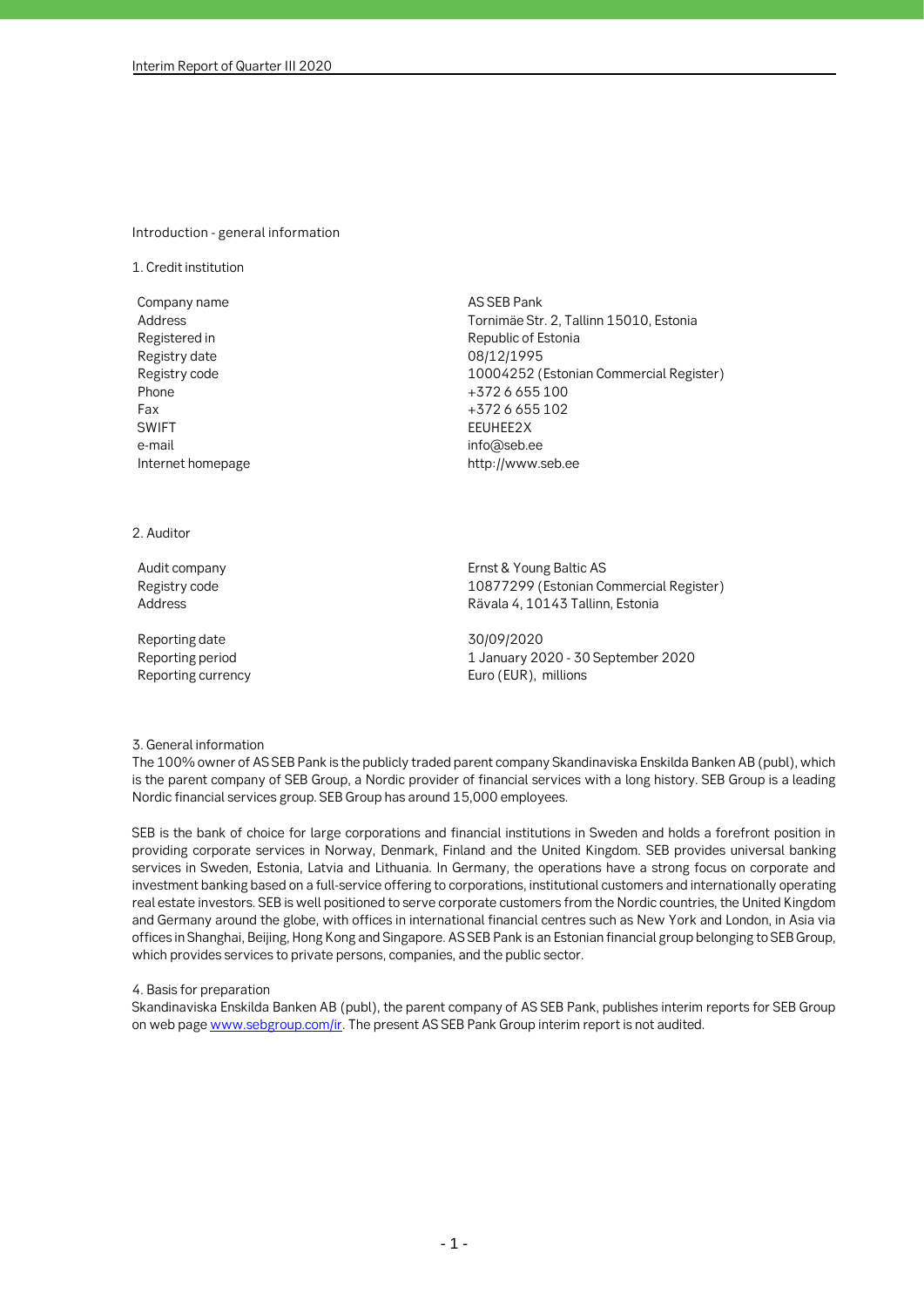#### **Estonian economy has handled well the first phase of the crisis**

**At the end of Q3, the growth of SEB's loan portfolio was 5.4% and deposit growth 9.1% year-on-year. Compared to yoy, the loan growth has been almost twice as slow, while the deposit growth has remained on the same level. Fast response together with grace periods provided in the initial phase of the corona crisis gave enterprises and households some room to breathe and thanks to that the loan service ability of clients has been preserved on a good level. The clients applied for the grace period in a responsible manner and for today, most of the grace periods have expired. SEB will continue to issue grace periods with no service fee and change in the interest rate until the end of the year. All in all, the Estonian economy has handled the first phase of the corona crisis well, which is also evidenced by the fact that the recession remained by half smaller than feared.**

**The corporate loan portfolio grew by 3.7%, while their deposits grew by 13.7%. A lot of companies have put on hold their new business projects due to an overall uncertainty and have been rather dealing with reorganising their business. There is fierce competition between the banks for financing loan projects. In other words, we can see that there is currently more money than strong projects in which to invest.**

**The private loan portfolio grew by 5.3%, while the deposits grew by 11.3%. The financial position of households has remained strong and only a few per cent of private clients needed a grace period. By the end of Q3, the home loan and lease volumes had regained their pre-crisis level, which give us a reason to assume that the last quarter of the year may be active. This provided that Estonia is able to successfully overcome the second wave of the corona crisis.**

#### **Nine months profit 66.9 million**

**The operating income of SEB for the first nine months amounted to EUR 130.2 million, being by EUR 1.5 million more compared to yoy. The operating expenses of SEB for nine months amounted to EUR 45.7 million, being by EUR 1 million more compared to yoy.**

**SEB entities in Estonia ended the first nine months of 2020 with a profit of EUR 66.9 million. Last year, SEB's profit for nine months was EUR 76.6 million. The reason for a decrease in profit was the fact that the bank had increased the potential loan allowances within EUR 8.4 million this year. In the same period of 2019, the bank decreased the loan allowances within EUR 2.8 million. In nine months of 2020, EUR 9.2 million in corporate tax has been levied on SEB's financial results.**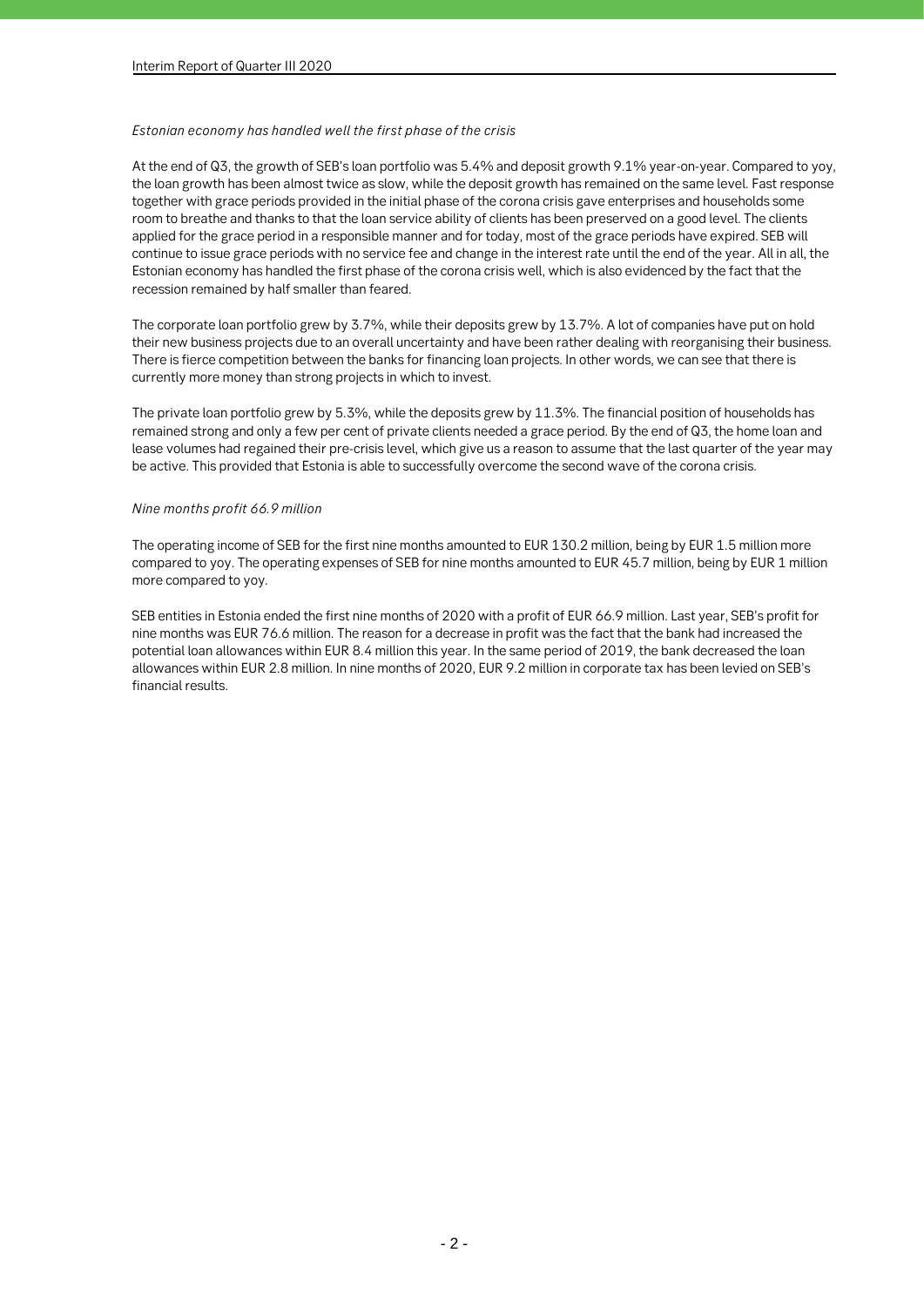# **Consolidated financial statements**

**1. Consolidated income statement**

| (millions of EUR)                                                              |          |         |          |         |
|--------------------------------------------------------------------------------|----------|---------|----------|---------|
|                                                                                | 2020     |         | 2019     |         |
|                                                                                | 9 months | QIII    | 9 months | QIII    |
| Net interest income                                                            | 87.6     | 29.4    | 83.4     | 29.2    |
| Net fee and commission income                                                  | 35.3     | 12.0    | 37.8     | 12.7    |
| Net financial income                                                           | 4.1      | 1.3     | 3.2      | 1.3     |
| Gains less losses from investment securities                                   | 2.6      | 2.0     | 4.1      | 0.6     |
| Profit and loss from investments in associates                                 | 0.2      | 0.2     | 0.0      | 0.0     |
| Other operating income                                                         | 0.4      | 0.0     | 0.2      | 0.0     |
| Net other income                                                               | 3.2      | 2.3     | 4.3      | 0.6     |
| Total operating income                                                         | 130.2    | 45.0    | 128.7    | 43.8    |
| Personnel expenses                                                             | $-31.8$  | $-10.6$ | $-31.5$  | $-10.4$ |
| Depreciation, amortization and impairment of tangible and intangible<br>assets | $-6.4$   | $-2.5$  | $-5.5$   | $-1.9$  |
| Other expenses                                                                 | $-7.5$   | $-2.1$  | $-7.8$   | $-2.5$  |
| Total operating expenses                                                       | $-45.7$  | $-15.2$ | $-44.8$  | $-14.8$ |
| Profit before credit losses                                                    | 84.5     | 29.7    | 83.9     | 29.0    |
| Net expected credit losses                                                     | $-8.4$   | $-0.2$  | 2.8      | 0.4     |
| Profit before income tax                                                       | 76.1     | 29.5    | 86.7     | 29.4    |
| Income tax expense                                                             | $-9.2$   | $-3.5$  | $-10.1$  | $-3.4$  |
| Net profit for the year                                                        | 66.9     | 26.0    | 76.6     | 26.0    |

# **2. Consolidated statement of comprehensive income (millions of EUR)**

|                                         | 2020     |       | 2019                         |       |
|-----------------------------------------|----------|-------|------------------------------|-------|
|                                         | 9 months | Q III | 9 months                     | Q III |
| Net profit for the year                 | 66.9     | 26.0  | 76.6                         | 26.0  |
| Other comprehensive income for the year | . .      |       | $\sim$ 100 $\sim$ 100 $\sim$ |       |
| Total comprehensive income for the year | 66.9     | 26.0  | 76.6                         | 26.0  |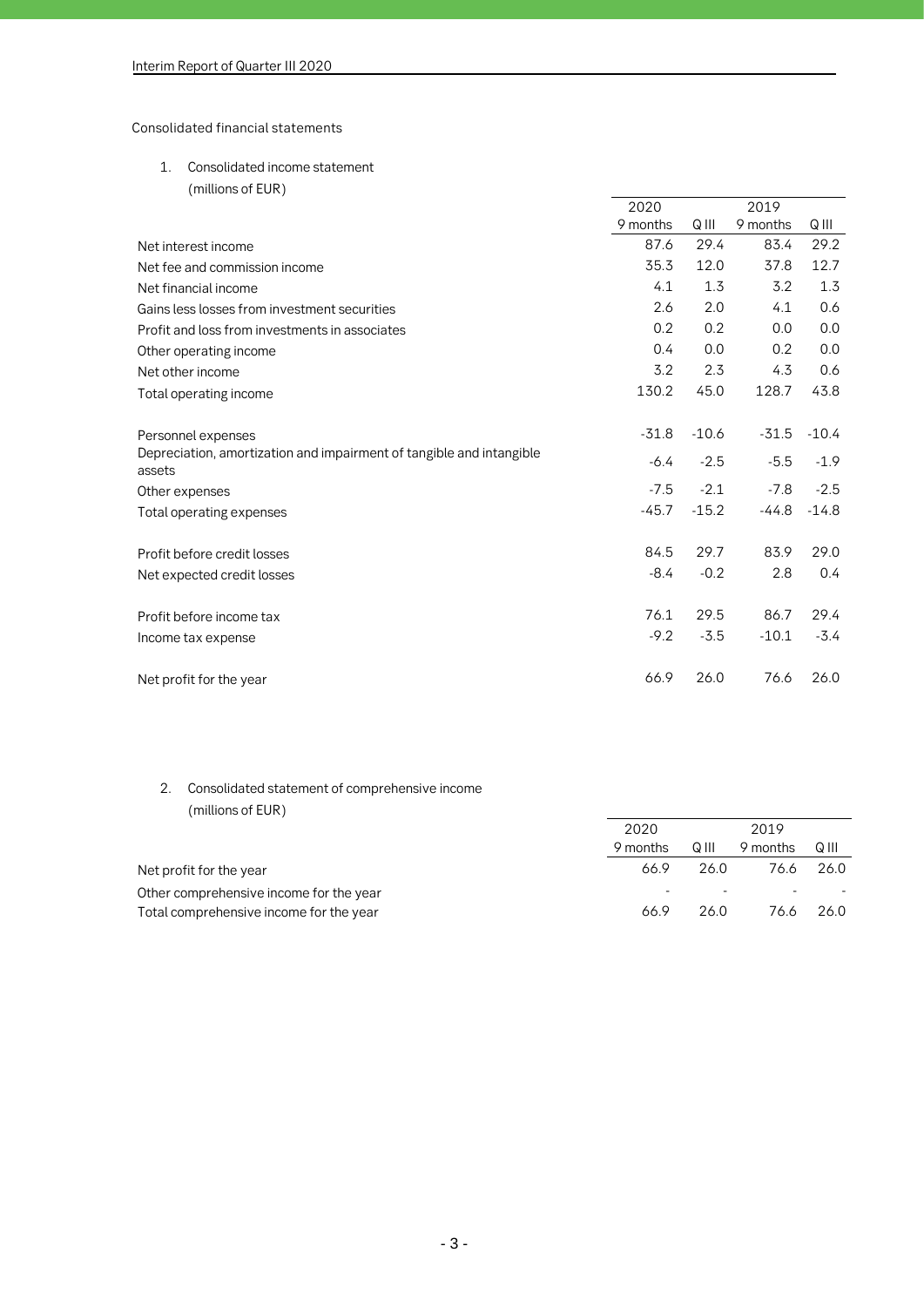**3. Consolidated statement of financial position (millions of EUR)**

|                                                     |         | 30/09/2020 31/12/2019 |
|-----------------------------------------------------|---------|-----------------------|
| Assets                                              |         |                       |
| Cash and balances with central bank                 | 497.9   | 844.1                 |
| Loans to credit institutions                        | 412.7   | 66.0                  |
| Loans to the public                                 | 5,864.0 | 5,706.9               |
| Debt securities                                     | 245.3   | 159.2                 |
| Derivatives                                         | 6.7     | 6.1                   |
| Equity instruments                                  | 14.8    | 13.4                  |
| Investments in associates                           | 1.5     | 1.4                   |
| Intangible assets                                   | 5.4     | 5.1                   |
| Property, plant and equipment                       | 10.8    | 10.6                  |
| Right of use assets                                 | 17.9    | 20.4                  |
| Other financial assets                              | 8.6     | 11.1                  |
| Other non-financial assets                          | 17.5    | 19.4                  |
| Total assets                                        | 7,103.1 | 6,863.7               |
| Liabilities and equity                              |         |                       |
| Liabilities                                         |         |                       |
| Deposits from central banks and credit institutions | 1,027.3 | 1,212.3               |
| Deposits and borrowings from the public             | 4,808.6 | 4,446.1               |
| Derivatives                                         | 8.3     | 7.8                   |
| Current income tax liabilities                      | 3.4     | 6.9                   |
| Provisions                                          | 3.8     | 3.3                   |
| Other financial liabilities                         | 99.5    | 104.1                 |
| Other non-financial liabilities                     | 15.3    | 13.6                  |
| <b>Total liabilities</b>                            | 5,966.1 | 5,794.1               |
| Equity                                              |         |                       |
| Share capital                                       | 42.5    | 42.5                  |
| Share premium                                       | 86.3    | 86.3                  |
| Other reserves                                      | 19.4    | 19.4                  |
| Retained earnings                                   | 988.8   | 921.4                 |
| Total equity                                        | 1,137.0 | 1,069.6               |
| Total liabilities and equity                        | 7,103.1 | 6,863.7               |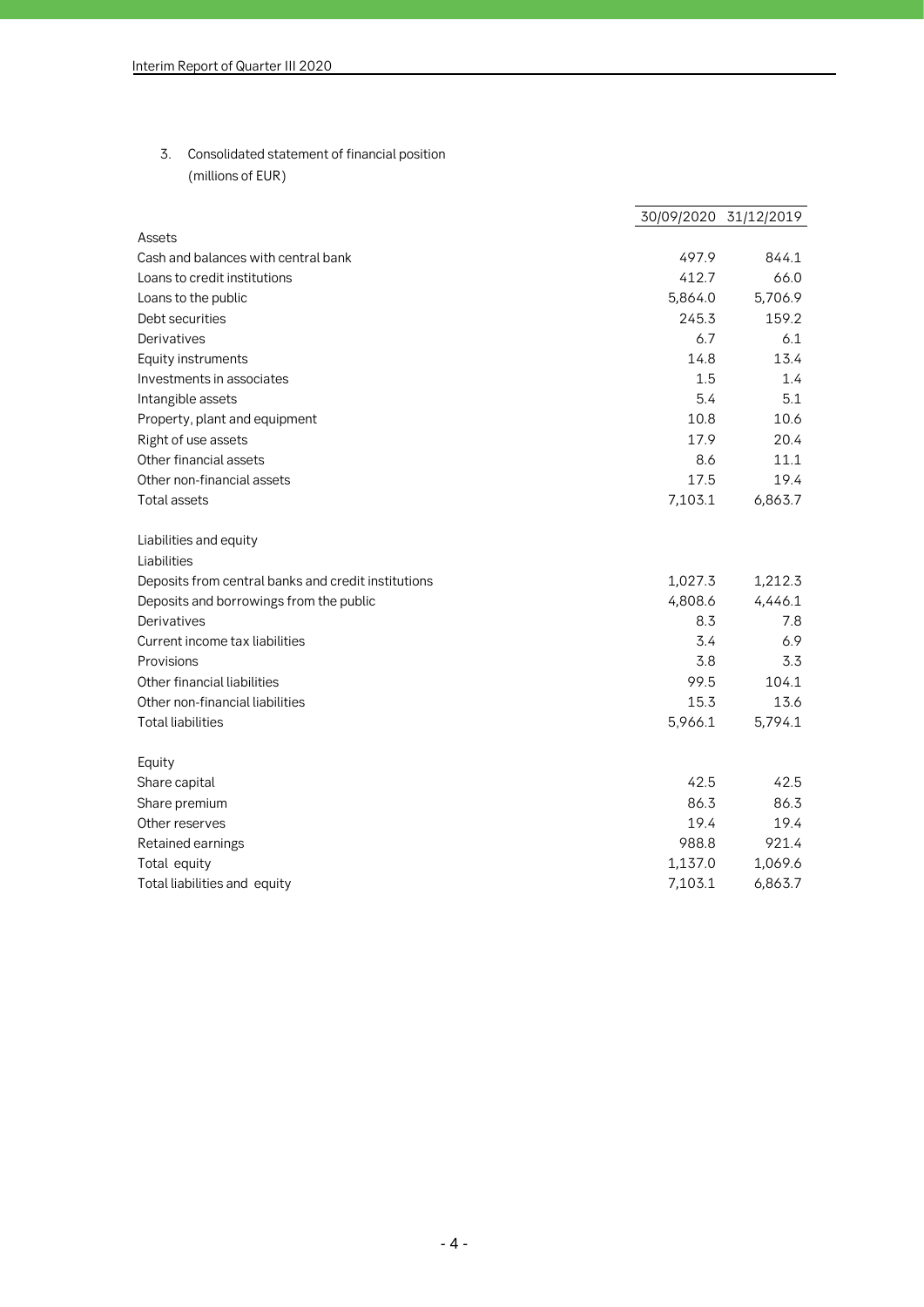# **4. Changes in consolidated shareholders' equity**

| (millions of EUR) |  |
|-------------------|--|
|-------------------|--|

|                                                                 |               |         |          |          | Total         |
|-----------------------------------------------------------------|---------------|---------|----------|----------|---------------|
|                                                                 |               | Share   |          | Retained | shareholders' |
|                                                                 | Share capital | premium | Reserves | profit   | equity        |
| Year beginning at 01/01/2019                                    | 42.5          | 86.3    | 19.4     | 883.4    | 1,031.6       |
| Dividend paid                                                   | 0.0           | 0.0     | 0.0      | $-63.0$  | $-63.0$       |
| Other                                                           | 0.0           | 0.0     | 0.0      | 0.4      | 0.4           |
| Net profit                                                      | 0.0           | 0.0     | 0.0      | 76.6     | 76.6          |
| Other comprehensive income:<br>Net change in available-for-sale |               |         |          |          |               |
| financial assets                                                | 0.0           | 0.0     | 0.0      | 0.0      | 0.0           |
| Total other comprehensive income                                | 0.0           | 0.0     | 0.0      | 0.0      | 0.0           |
| Total comprehensive income                                      | 0.0           | 0.0     | 0.0      | 76.6     | 76.6          |
| Final balance at 30/09/2019                                     | 42.5          | 86.3    | 19.4     | 897.4    | 1,045.6       |
|                                                                 |               |         |          |          |               |
| Year beginning at 01/01/2020                                    | 42.5          | 86.3    | 19.4     | 921.4    | 1,069.6       |
| Dividend paid                                                   | 0.0           | 0.0     | 0.0      | 0.0      | 0.0           |
| Other                                                           | 0.0           | 0.0     | 0.0      | 0.5      | 0.5           |
| Net profit                                                      | 0.0           | 0.0     | 0.0      | 66.9     | 66.9          |
| Other comprehensive income:<br>Net change in available-for-sale |               |         |          |          |               |
| financial assets                                                | 0.0           | 0.0     | 0.0      | 0.0      | 0.0           |
| Total other comprehensive income                                | 0.0           | 0.0     | 0.0      | 0.0      | 0.0           |
| Total comprehensive income                                      | 0.0           | 0.0     | 0.0      | 66.9     | 66.9          |
| Final balance at 30/09/2020                                     | 42.5          | 86.3    | 19.4     | 988.8    | 1,137.0       |

# **5. Consolidated cash flow statement (millions of EUR)**

|                                                    | 2020     | 2019     |
|----------------------------------------------------|----------|----------|
|                                                    | 9 months | 9 months |
| Cash flow from operating activities                | 103.3    | $-257.0$ |
| Cash flow from investment activities               | $-12.7$  | $-7.1$   |
| Cash flow from financing activities                | -3.6     | $-63.0$  |
| Net change in cash and cash equivalents            | 87.0     | $-327.1$ |
| Cash and cash equivalents at the beginning of year | 850.0    | 1.260.4  |
| Net change in cash and cash equivalents            | 87.0     | $-327.1$ |
| Cash and cash equivalents at the end of period     | 937.0    | 933.3    |
|                                                    |          |          |